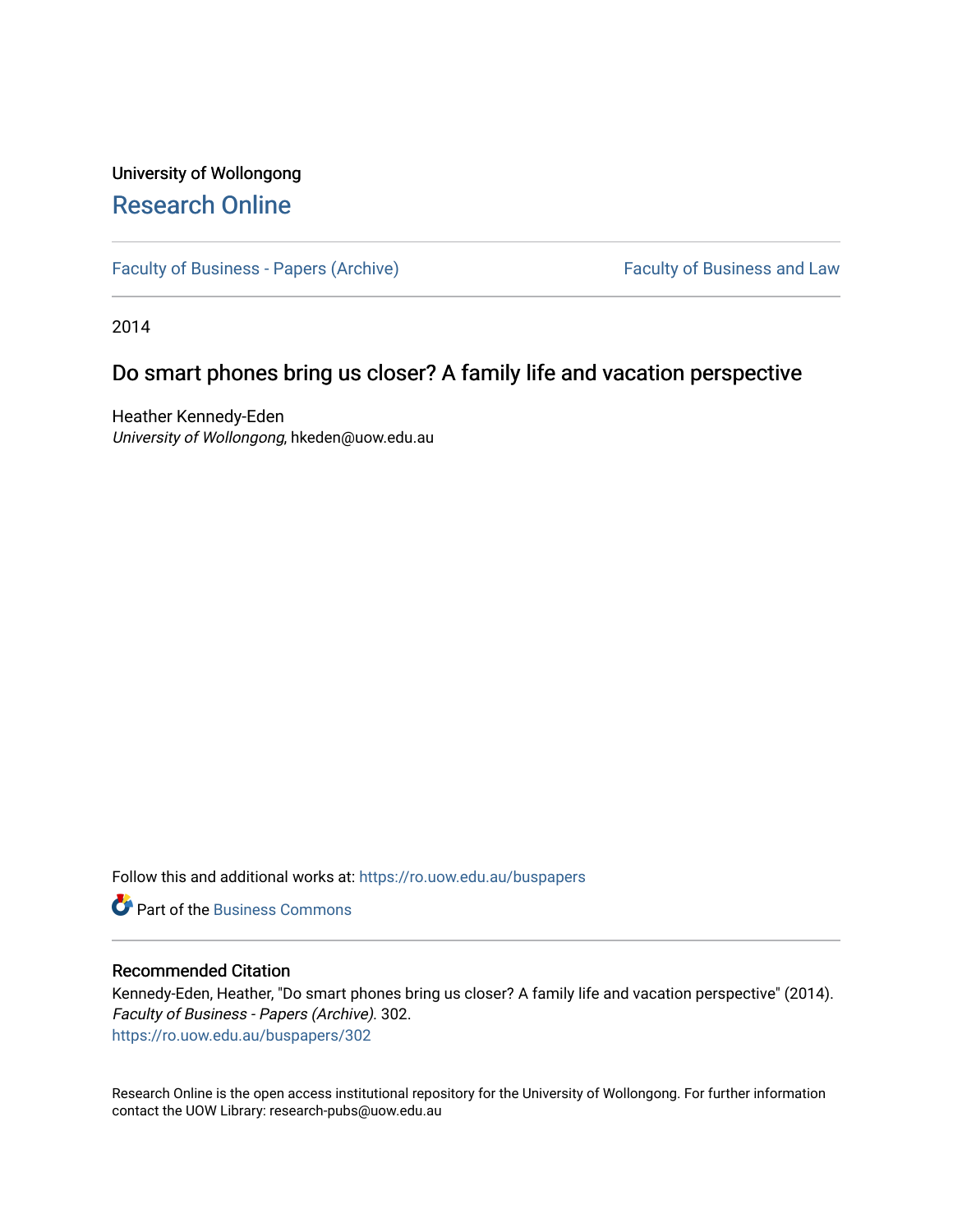# Do smart phones bring us closer? A family life and vacation perspective

# Abstract

Relationships developed in families are crucial because these bonds play an integral part in learning how to function and interact in society. In the past, these bonds were strengthened by spending leisure time together as a family but now smart phone technology provides opportunities for individual entertainment, connecting on social media, and spending time physically together while being emotionally separated. This research looks at this issue from a systems theory perspective, conceptualizing families as open, self-regulating social systems with the smart phone being a technical system within the family system. The smart phone acts as a conduit between immediate family members and to friends, family, and social networks and information beyond. The main research question relates to analysing interactions within such a socio-technical family system. A secondary question entails how the interactions with smart phones play out in two different environments, the everyday family life and the family vacation.

## Keywords

smart, do, life, family, closer, us, bring, perspective, phones, vacation

### **Disciplines**

Business

## Publication Details

Kennedy-Eden, H. (2014). Do smart phones bring us closer? A family life and vacation perspective. In R. Baggio, M. Sigala, A. Inversini & J. Pesonen (Eds.), Information and Communication Technologies in Tourism: eProceedings of the ENTER 2014 PhD Workshop in Dublin, Ireland (pp. 27-32). Ireland: ENTER.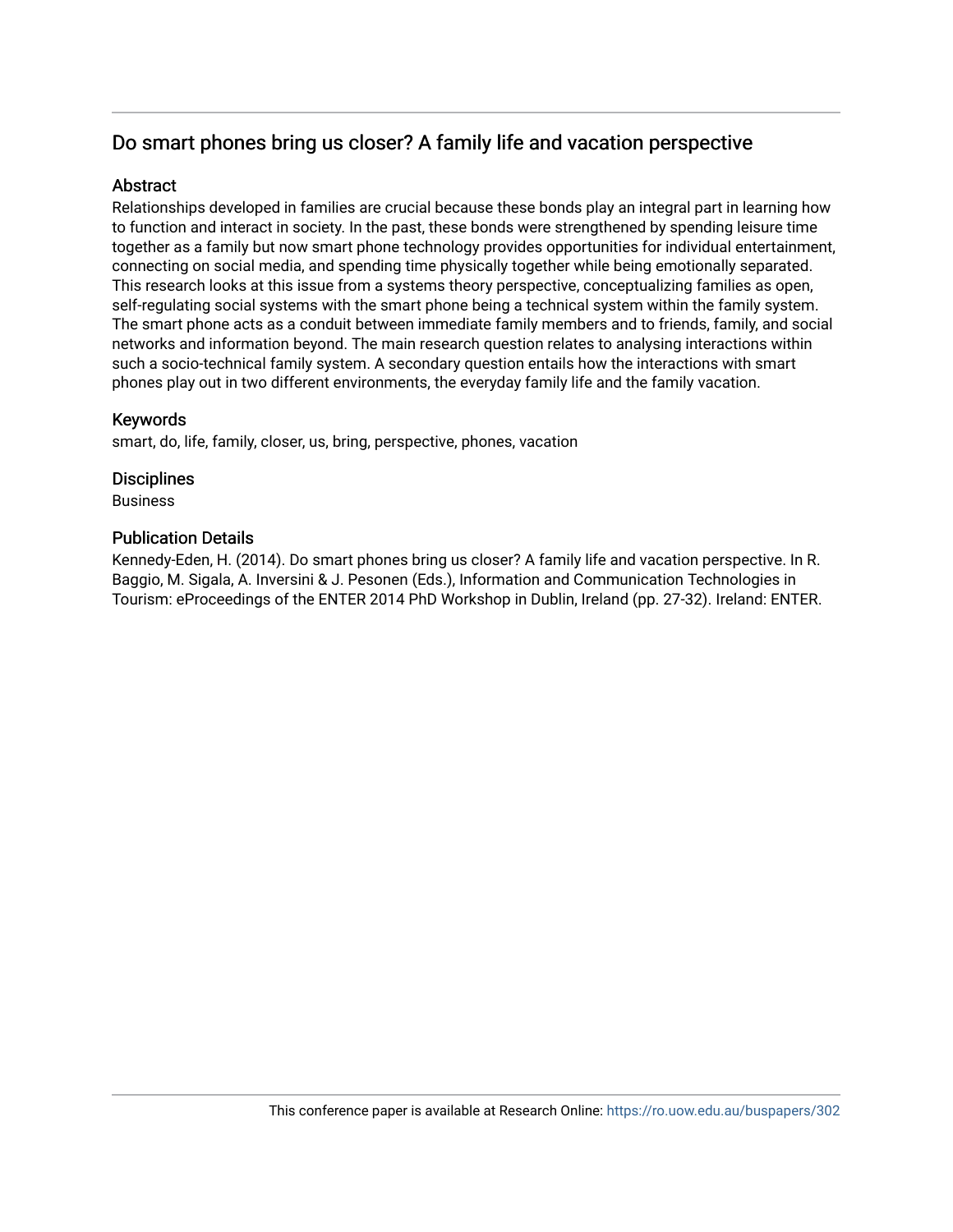# **Do Smart Phones Bring Us Closer? A family life and vacation perspective**

Heather Kennedy-Eden University of Wollongong, Australia HLKE897@uow.edu.au

#### **Abstract**

Relationships developed in families are crucial because these bonds play an integral part in learning how to function and interact in society. In the past, these bonds were strengthened by spending leisure time together as a family but now smart phone technology provides opportunities for individual entertainment, connecting on social media, and spending time physically together while being emotionally separated. This research looks at this issue from a systems theory perspective, conceptualizing families as open, self-regulating social systems with the smart phone being a technical system within the family system. The smart phone acts as a conduit between immediate family members and to friends, family, and social networks and information beyond. The main research question relates to analysing interactions within such a socio-technical family system. A secondary question entails how the interactions with smart phones play out in two different environments, the everyday family life and the family vacation.

#### **Problem Definition**

Technology is changing the way families communicate and spend time together. Many families now have smart phones which offer a hand held portal to entertainment, social networks and other distractions. Some say that these technologies are pulling families apart (Turkle, 2011) but others contend that this new medium has become an integral part of the mainstream family and aids in staying connected and with scheduling (Padilla-Walker, Coyne, & Fraser, 2012).

Although technology has changed the way families are communicating, it has not lessened the importance of family ties. Attachment and socialization skills are nurtured through continuous family interaction (Belcher, Peckuonis, & Deforge, 2011). However, families in contemporary Western societies are spending more time apart on a day-to-day basis because of dual careers and shift work (Valentine, 2006), so time spent together is important, especially while on vacation. The family vacation is a long standing tradition. It is an opportunity to spend time together, bond as a family, travel to new destinations, and create memories (Hilbrecht, Shaw, Delamere, & Havitz, 2008). The goal of this research is to gain an understanding of how families are mediating the use of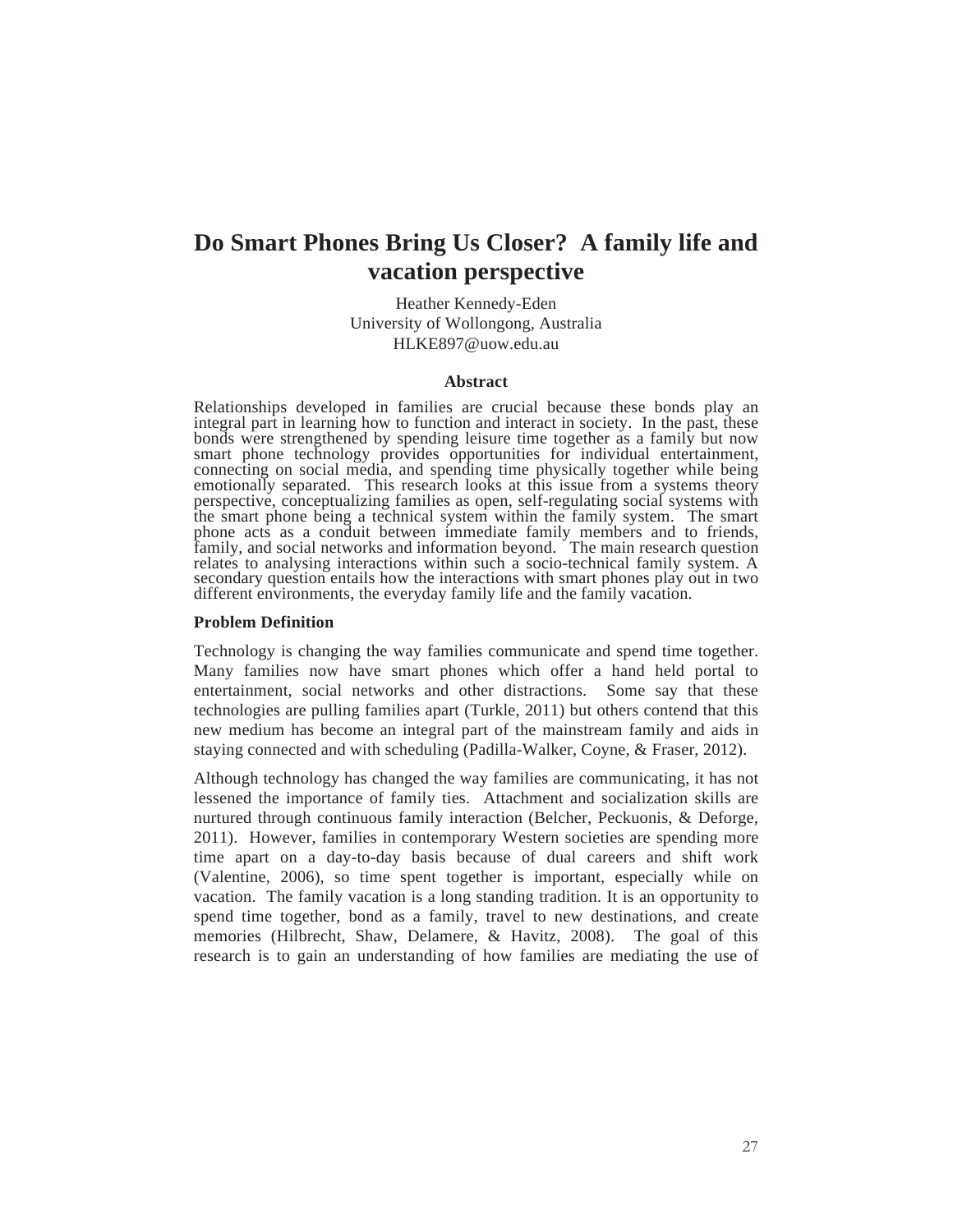smart phone technology so that it does not interfere with family bonding in everyday life and especially on vacation.

### **Literature Review**

Family bonding is defined as the amount of attachment, connection, or emotional closeness that family members feel towards each other (Bahr, Maughan, Marcos, & Li, 1998). Family vacations are important for family bonding because they provide a break in the normal day-to-day routine of family life and offer the opportunity to spend time together. Family vacations provide balance in families, they strengthen relationships and offer opportunities to problem solve as a family (Agate, Zabriskie, Agate, & TaylorPoff, 2009). Research on family bonding primarily deals with families in regular leisure settings; therefore further insight is needed for family vacations.

Family groups are staying connected with mobile technology because they offer flexibility and reassurance. Smart phones are growing in popularity because they combine social media, internet, email, texting, and mobile applications (apps) into one device and have quickly integrated into the fabric of everyday family life (Green, 2002). This everyday use has spilled over into the vacation setting as smart phones offer access to Web 2.0 applications, like travel review sites and blogs, which provide an endless supply of sharing opportunities and information while travelling (Gretzel, Fesenmaier, Lee, & Tussyadiah, 2011).

Smart phone use blurs the boundaries between the physically and technologically present and creates new avenues for people to communicate while they are travelling (Jansson, 2007). The instant communication that is offered by these devices alters the previous ideas of time and space, which provide the structure for human experience. It can be assumed that vacation experiences are being fundamentally affected by these changes (Gretzel & Jamal, 2009) and that families need to negotiate technology use on vacation so that it does not deter from the family experience and bonding.

### **Conceptual Development**

The aim of this research is to understand the effect that smart phones are having on family bonding using a family systems perspective as the theoretical lens. Family systems theory suggests that members of the family are all interdependent and interactions between them create an open and continuous system that is always being influenced by the environment (Hill, 1971). Family systems are self-regulating, open systems and the added technological component converts inputs and outputs from the family members and plays a major role in self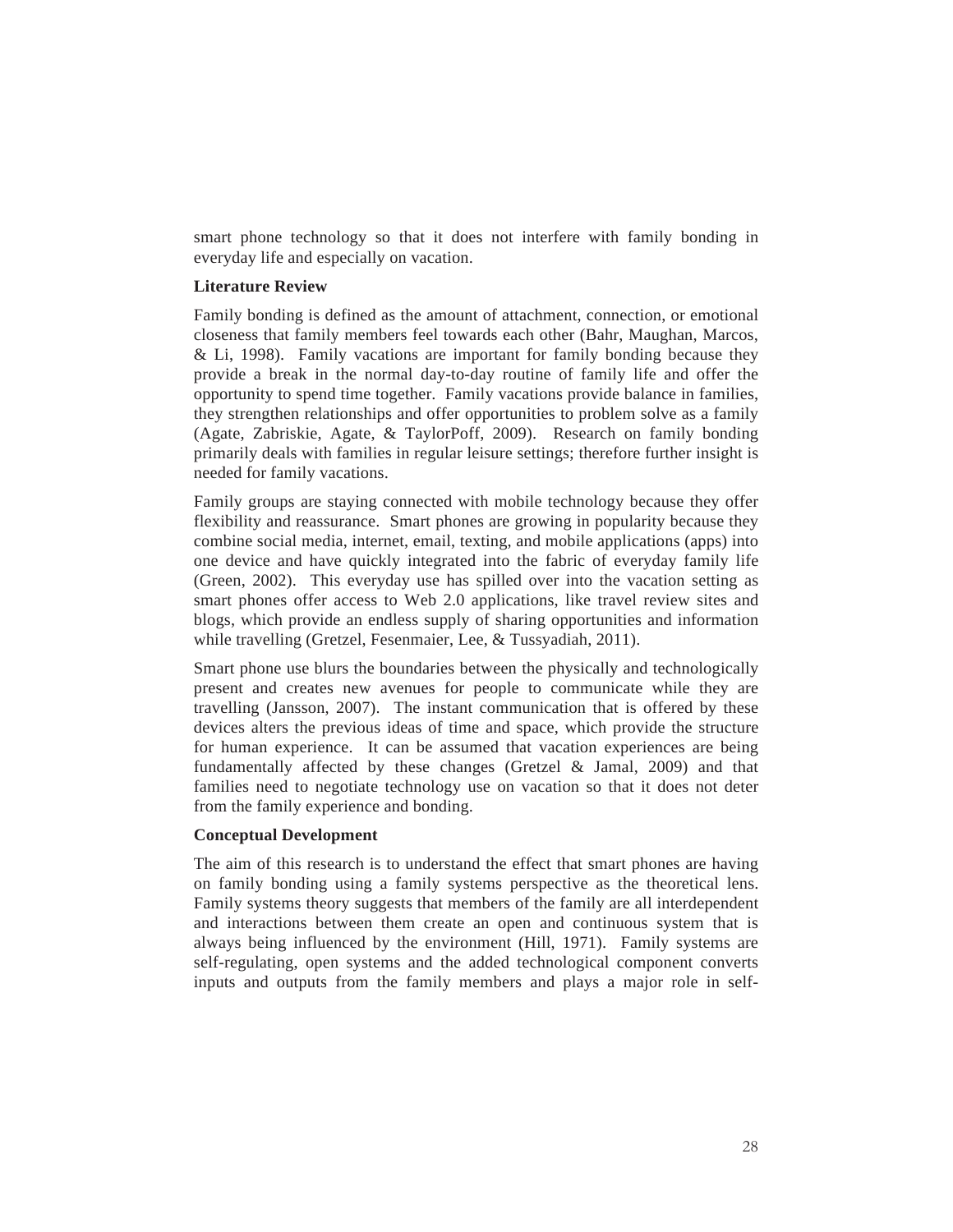regulating within the system (Trist, 1981). In this case, the smart phone is a technological system inside the family system and interactions with each other and the smart phone will be discussed and observed. Therefore, the first research objective is to discover if and how families negotiate and/or regulate smart phone use within the family system.

Family Systems Theory is based on General System Theory (von Bertalanffy, 1968) which has some core assumptions applicable to all systems. These assumptions include that a system must be comprehended as a whole rather than individual parts and that human systems are distinctive in their ability to have self-reflexivity. Hill (1971) further states that the family unit is usually a task performing and adaptive group. This adaptability indicates that families tend to seek successful solutions to problems and then adapt those solutions to become normative behaviour (Cheal, 1991). Ackoff & Emery (1972) believe that purposeful systems have environments that affect the system, therefore each system can be considered to be a system within a greater supra-system. As a consequence, adaptive system behaviour within families will be analysed in reference to their smart phone use in two different environments, daily life and vacation, to see how they mediate this technology use within the family and if the environment of the family vacation acts as a catalyst for change in behaviour.

### **Proposed Methodology**

This is a qualitative research project based on individual interviews and family group discussions. Due to the interdependent nature of families and family dynamics, a philosophical hermeneutic approach (Gadamer, 1977) is being used in an effort to understand both individual and global issues within the family group (Geertz, 1979). The hermeneutic approach, as a means to achieve an ethnographic understanding, can be explained as the circle of continuous tacking between the most minute details and global details to bring both into light concurrently (Geertz, 1979). With this approach, one must understand the whole of the intentions, beliefs, and context in order to understand the sentence, utterance, or act (Denzin & Lincoln, 2000). This form of research leads to thick descriptions, which Geertz (1979) describes as a multiplicity of complex structures which are knotted into one another.

The family today refers to a complex social reality (Popenoe, 2012) with different structures and cultural norms. This research will specifically look at family groups that have a traditional family at the core, with a mother and father and at least one child. The families will live in Australia or the USA, have a smart phone in the family and have vacationed within the last year.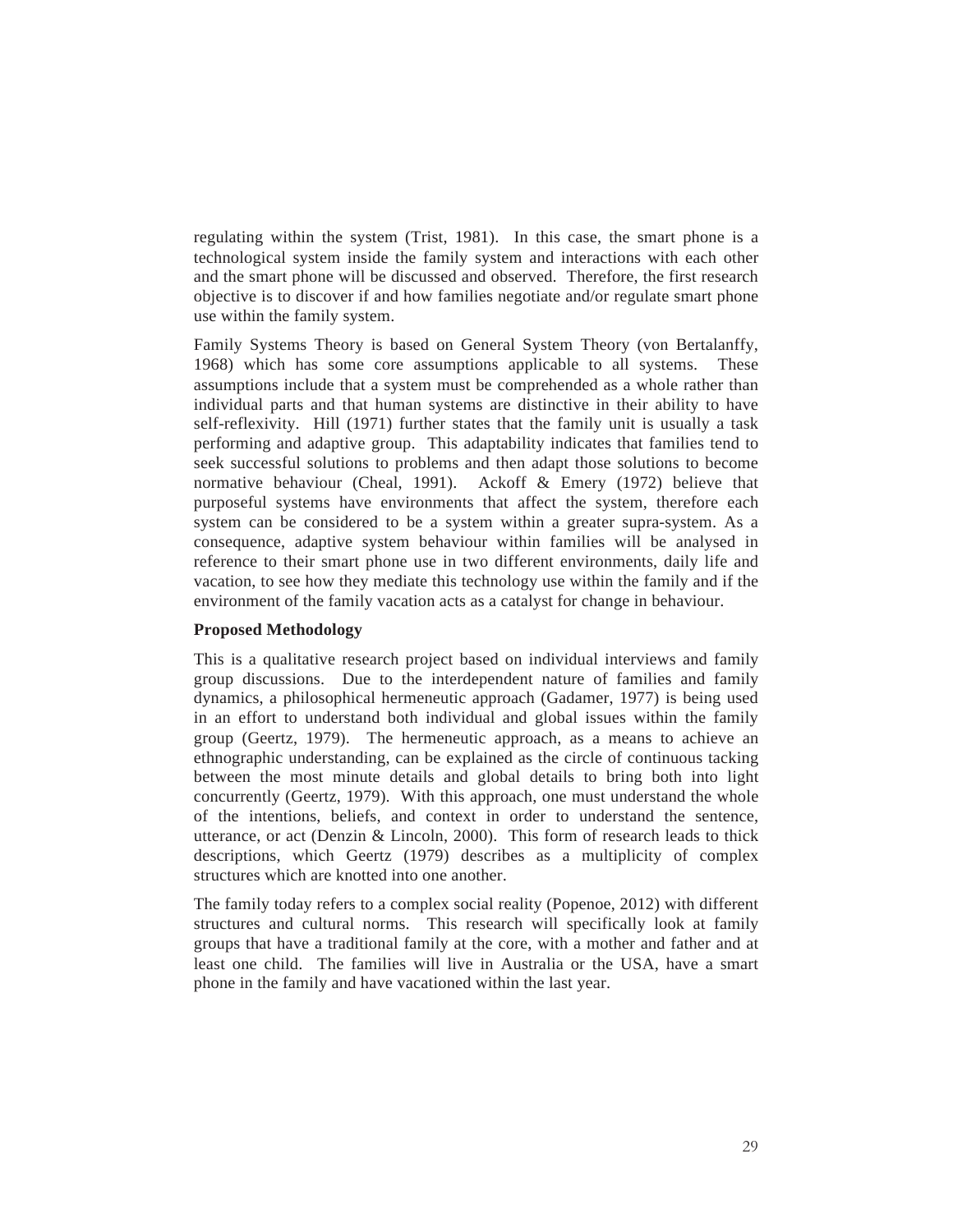The first stage of this study includes one-on-one interviews conducted face to face with family members aged six and above because children older than 5 can generally express their feelings and understand basic smart phone functions. These interviews will be semi-structured and have open ended questions to allow for flexibility. Questions will revolve around the topic of mobile technology use in their daily life, technology use among family and friends, and their feelings and emotions regarding smart phone technology use and behaviour. These interviews will be audio-recorded and verbatim transcribed by the researcher. The second and third part of the research will be family group discussions held in their home. Since this research is grounded in family systems, the family interview setting is important to view the interactions of the family members and gain some understanding of how they socialize and work together in their natural environment.

These interviews will be unstructured discussions with the topic being introduced at the beginning and the family encouraged to talk about how they use smart phones and other mobile technologies within their family and their feelings involving that use. The moderator will let the family discuss their feelings and then refer them back to different aspects of the topic for further discussion. Both topics will involve daily smart phone use in the family, how it is used, when and for what purpose, and who uses the smart phone, the difference being the context of their everyday life or family vacation. These group discussions will be recorded using a digital video camera then verbatim transcribed. The researcher will also employ a research journal, to write down any reflections, observations, and recurring themes immediately after the interviews are completed. Verbatim transcription will be done by the researcher along with notations about gestures, emotions, interactions, and other contextual elements of the interview. Since a thick description of these families is being sought, external cues and undertones will be noted to help to create a deeper understanding of the family dynamics. This study is a longitudinal study occurring over a year's time so the researcher will also seek out other times of observation of the family.

The recordings will be transcribed in Transana software, annotated and coded for themes. The analysis process is continuously dynamic as the researcher continues to refine the ideas and thoughts into themes. As themes are established, previous interviews will be reanalysed to look for similar themes that may have been undetected in the initial analyses.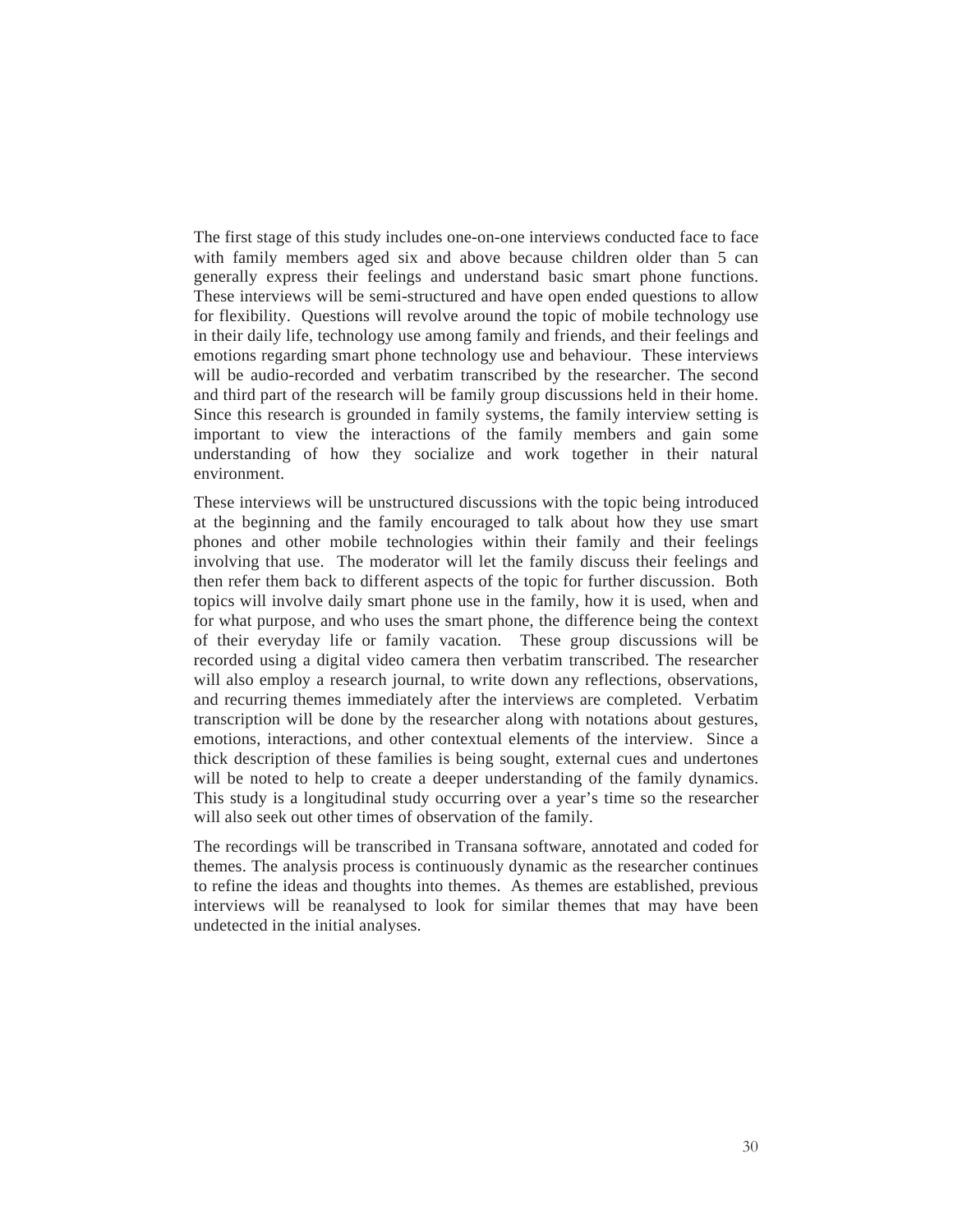#### **Preliminary results**

The initial stages of this research have been conducted and preliminary findings show that individuals are creating thresholds for their technology use. Depending on the situation, individuals have created boundaries for themselves for when it is okay to use technology, when it should be restricted or on silent and when it should be off or left at home. These results are also reflected in families, as families are creating boundaries for technology use within their home and daily lives. For example, the time spent around the dining table for nightly meals is a time when most families are choosing to not allow technology to interfere. Also, many parents set up restrictions on times of day or locations within the house that technology use can take place. While on vacation, technology use is dependent on the type of vacation. Many individuals and families are using camping as a way to leave technology behind and focus on their family. Conversely, when in the city, the smart phone is utilized as a dynamic tool for finding accommodation, navigation, information/activity searching and recommendations. The results so far suggest that families are trying to mitigate potentially negative effects of smart phone use in the family system by creating boundaries for use that are sensitive to time, location and type of family event. These boundaries are creating pockets of time that are allowing for uninterrupted family time and opportunities for bonding both in everyday life and on vacation.

### **References**

- Ackoff, R. L., & Emery, F. E. (1972). *On purposeful systems*. Chicago: Aldine-Atherton.
- Agate, J. R., Zabriskie, R. B., Agate, S., & TaylorPoff, R. (2009). Family Leisure Satisfaction and Satisfaction with Family Life. *Journal of leisure research, 41*(2), 205-223.
- Bahr, S. J., Maughan, S. L., Marcos, A. C., & Li, B. (1998). Family, Religiosity, and the Risk of Adolescent Drug Use. *Journal of Marriage and Family, 60*(4), 979-992.
- Belcher, J. R., Peckuonis, E. V., & Deforge, B. R. (2011). Family Capital: Implications for Interventions with Families. *Journal of Family Social Work, 14*(1), 68-85.
- Cheal, D. J. (1991). *Family and the state of theory*. New York: Harvester Wheatsheaf.
- Denzin, N. K., & Lincoln, Y. S. (2000). *The handbook of qualitative research*. Thousand Oaks, Calif: Sage Publications.
- Gadamer, H.-G. (1977). Theory, Technology, Practice: The Task of the Science of Man. *Social Research, 44*, 529-561.
- Geertz, C. (1979). On the Nature of Anthropological Understanding. In P. Rainbow & W. M. Sullivan (Eds.), *Interpresive Social Science: A Reader* (pp. 225-241). Berkley: University of California Press.